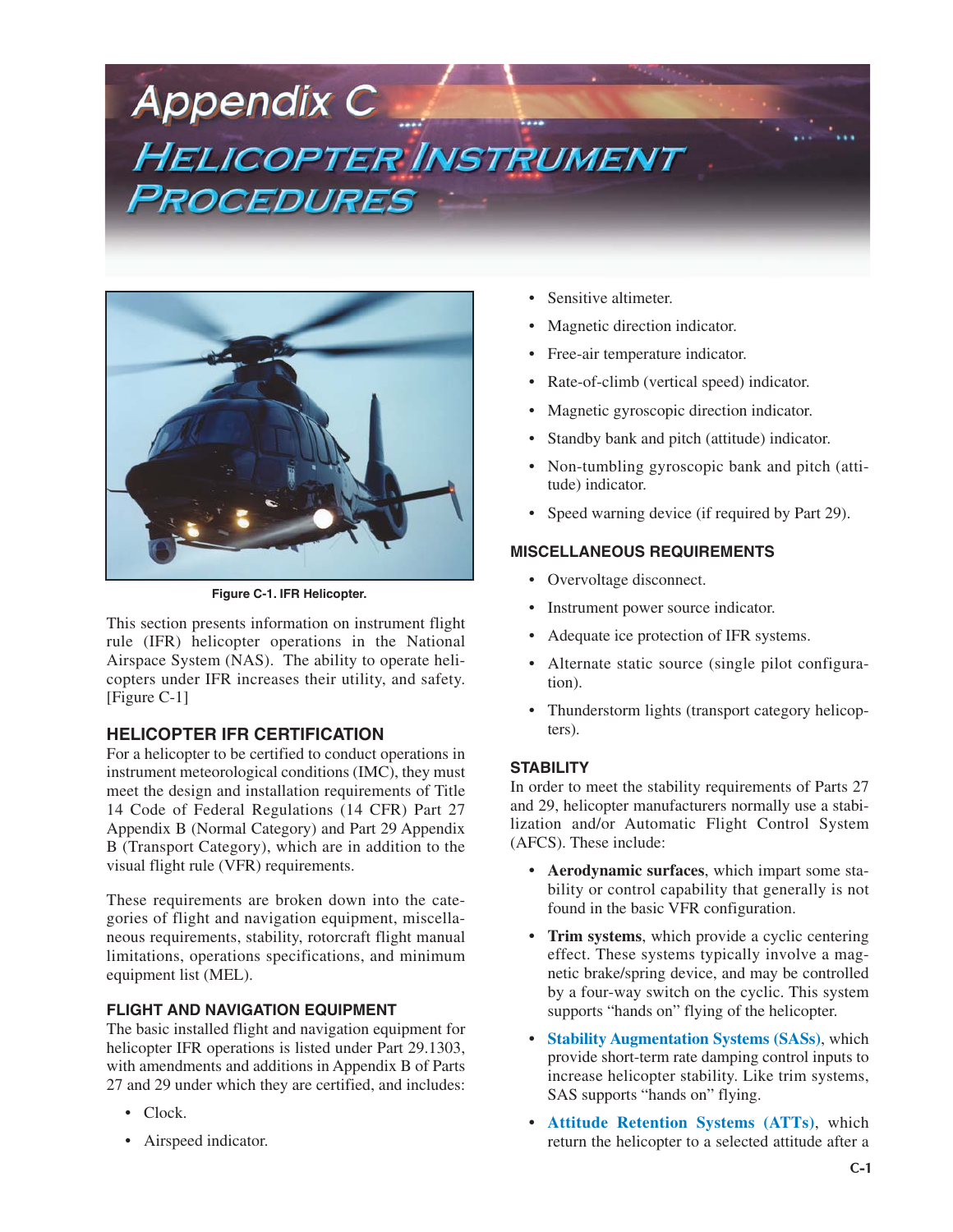disturbance. Changes in desired attitude can be accomplished usually through a four-way "beep" switch, or by actuating a "force trim" switch on the cyclic which sets the attitude manually. Attitude retention may be a SAS function, or may be the basic "hands off" autopilot function.

- **• Autopilot Systems (APs)** provide for "hands off" flight along specified lateral and vertical paths, including heading, altitude, vertical speed, navigation tracking, and approach. APs typically have a control panel for mode selection, and system for indication of mode status. APs may or may not be installed with an associated flight director (FD). APs typically control the helicopter about the roll and pitch axes (cyclic control) but may also include yaw axis (pedal control) and collective control servos.
- **• Flight Directors (FD)**, which provide visual guidance to the pilot to fly selected lateral and vertical modes of operation. The visual guidance is typically provided as either a "dual cue" (commonly known as a "cross-pointer") or "single cue" (commonly known as a "vee-bar") presentation super-

imposed over the attitude indicator. Some FDs also include a third cue for the collective. The pilot manipulates the helicopter's controls to satisfy these commands, yielding the desired flight path, or may couple the autopilot to the flight director to fly along the desired flight path. Typically, flight director mode control and indication are shared with the autopilot.

A helicopter may require the use of one or a combination of these systems for IFR operations.

#### **ROTORCRAFT FLIGHT MANUAL LIMITATIONS**

Helicopters are certificated for IFR operations with either one or two pilots. Certain equipment is required to be installed and functional for two-pilot operations and additional equipment is required for single pilot operation.

In addition, the Rotorcraft Flight Manual defines systems and functions that are required to be in operation or engaged for IFR flight in either the single or two pilot configurations [Figure C-2]. Often, in a two-pilot operation, this level of augmentation is less than the full capability of the installed systems. Likewise, a sin-



**Figure C-2. Eurocopter AS365 Flight Manual Limitations Section.**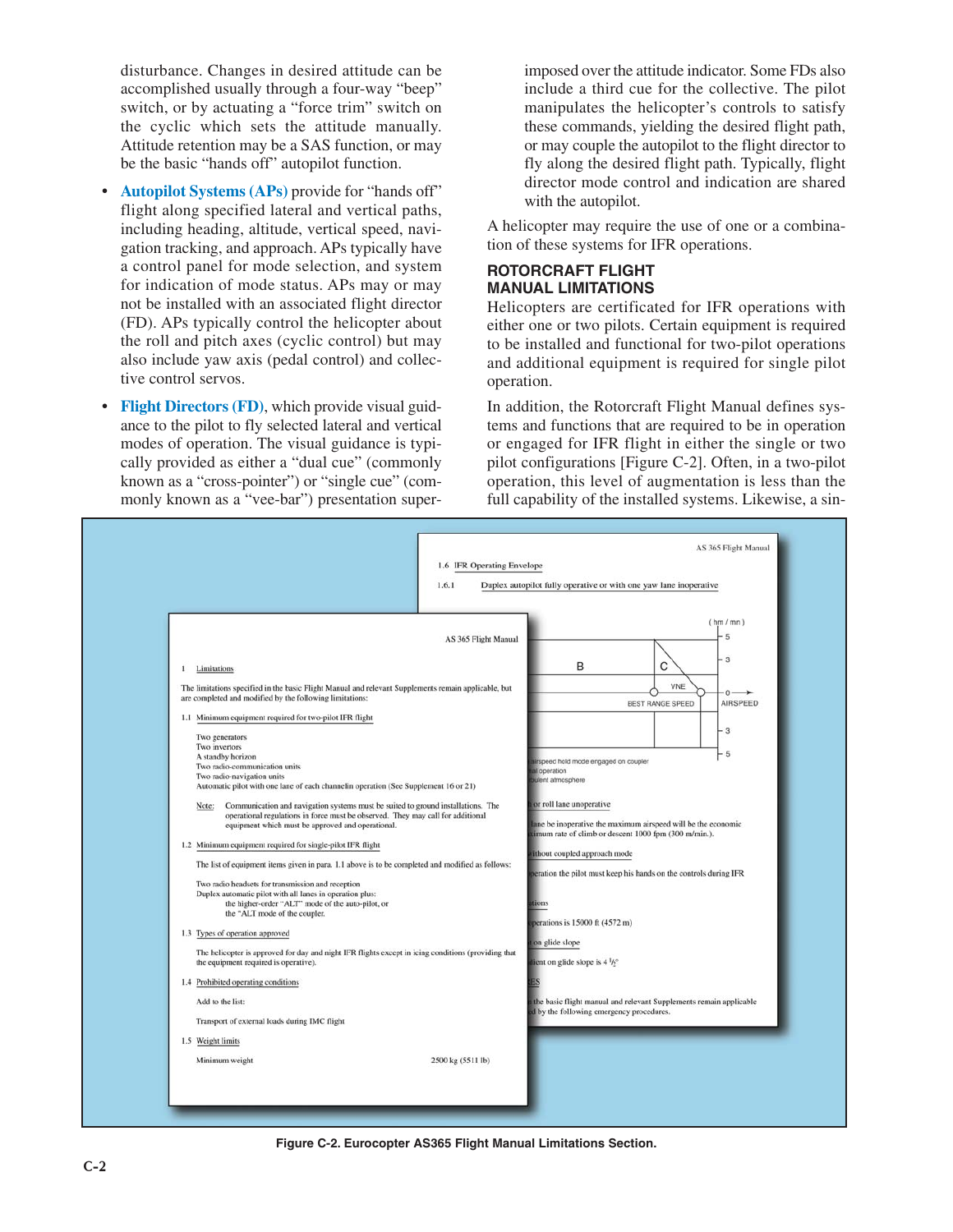gle-pilot operation may require a higher level of augmentation.

The Rotorcraft Flight Manual also identifies other specific limitations associated with IFR flight. Typically, these limitations include, but are not limited to:

- Minimum equipment required for IFR flight (in some cases, for both single-pilot and two-pilot operations).
- $V_{MINI}$  (minimum speed IFR).
- $V_{\text{NEI}}$  (never exceed speed IFR).
- Maximum approach angle.
- Weight and center of gravity limits.
- Aircraft configuration limitations (such as aircraft door positions and external loads).
- Aircraft system limitations (generators, inverters, etc.).
- System testing requirements (many avionics and AFCS, AP, and FD systems incorporate a self-test feature).
- Pilot action requirements (for example, the pilot must have hands and feet on the controls during certain operations, such as an instrument approach below certain altitudes).

# **OPERATIONS SPECIFICATIONS**

A Part 135 helicopter operator has minimums and procedures more restrictive than a Part 91 operator as detailed in their operations specifications (OpsSpecs). Figure C-3 is an excerpt from an OpsSpecs detailing the minimums for precision approaches. The inlay in figure C-3 shows the minimums for the instrument landing system (ILS) Rwy 3R approach at Detroit Metro Airport. With all lighting operative, the minimums for helicopter Part 91 operations is 200 feet

| Administration<br>H117. Straight-in Category I Precision Instrument Approach                                                                                                                                                                                                                                                                                                                                                                                                                                                                                                                                                                                                                                                                                                                                                                                                                                                                                                                                                                                                                                            |                                                    | <b>Operations Specifications</b>                   |                                                  | <b>HQ Control:</b>                                                                        | 11/22/00                                                                                              |                                                                                                                                       |                                                                                                                                                                                                             |                           |
|-------------------------------------------------------------------------------------------------------------------------------------------------------------------------------------------------------------------------------------------------------------------------------------------------------------------------------------------------------------------------------------------------------------------------------------------------------------------------------------------------------------------------------------------------------------------------------------------------------------------------------------------------------------------------------------------------------------------------------------------------------------------------------------------------------------------------------------------------------------------------------------------------------------------------------------------------------------------------------------------------------------------------------------------------------------------------------------------------------------------------|----------------------------------------------------|----------------------------------------------------|--------------------------------------------------|-------------------------------------------------------------------------------------------|-------------------------------------------------------------------------------------------------------|---------------------------------------------------------------------------------------------------------------------------------------|-------------------------------------------------------------------------------------------------------------------------------------------------------------------------------------------------------------|---------------------------|
| <b>Procedures - All Airports</b>                                                                                                                                                                                                                                                                                                                                                                                                                                                                                                                                                                                                                                                                                                                                                                                                                                                                                                                                                                                                                                                                                        |                                                    |                                                    |                                                  | <b>HQ Revision:</b>                                                                       | 000                                                                                                   |                                                                                                                                       |                                                                                                                                                                                                             |                           |
| a. Except as provided in this paragraph, the certificate holder shall not use any Category I IFR landing<br>minimum lower than that prescribed by any applicable published instrument approach procedure. The<br>IFR landing minimums prescribed in this paragraph are the lowest authorized (other than Airborne<br>Radar approaches) for use at any airport. Provided that the fastest approach speed used in the final<br>approach segment is less than 91 knots, the certificate holder is authorized to conduct straight-in<br>precision instrument approach procedures using the following:<br>(1) The published Category A minimum descent altitude (MDA) or decision height (DH), as<br>appropriate.<br>(2) One-half of the published Category A visibility/RVR minimum or the visibility/RVR minimums<br>Straight-In Category I Precision Approach Procedures. The certificate holder shall not use an IFR<br>Ъ.<br>landing minimum for straight-in precision approach procedures lower than that specified in the<br>following table. Touchdown zone RVR reports, when available for a particular runway, are | prescribed by this paragraph, whichever is higher. |                                                    |                                                  |                                                                                           |                                                                                                       |                                                                                                                                       |                                                                                                                                                                                                             |                           |
| controlling for all approaches to and landings on that runway. (See NOTE 2.)                                                                                                                                                                                                                                                                                                                                                                                                                                                                                                                                                                                                                                                                                                                                                                                                                                                                                                                                                                                                                                            |                                                    |                                                    |                                                  |                                                                                           |                                                                                                       |                                                                                                                                       |                                                                                                                                                                                                             |                           |
| <b>Precision Approaches</b>                                                                                                                                                                                                                                                                                                                                                                                                                                                                                                                                                                                                                                                                                                                                                                                                                                                                                                                                                                                                                                                                                             |                                                    | Full ILS (See NOTE 1), MLS, or PAR                 |                                                  |                                                                                           |                                                                                                       |                                                                                                                                       |                                                                                                                                                                                                             |                           |
| <b>Approach Light</b><br>Configuration                                                                                                                                                                                                                                                                                                                                                                                                                                                                                                                                                                                                                                                                                                                                                                                                                                                                                                                                                                                                                                                                                  | <b>HAT</b>                                         | <b>Speeds of 90 Knots or Less</b><br>Visibility In | <b>Helicopters Operated at</b><br><b>TDZ RVR</b> | <b>Visibility In</b>                                                                      | <b>Helicopters Operated at</b><br><b>Speeds More Than 90 Knots</b><br><b>TDZ RVR</b>                  |                                                                                                                                       |                                                                                                                                                                                                             |                           |
| No Lights or ODALS or<br><b>MALS or SSALS</b>                                                                                                                                                                                                                                                                                                                                                                                                                                                                                                                                                                                                                                                                                                                                                                                                                                                                                                                                                                                                                                                                           | 200                                                | SM.<br>3/4                                         | In Feet<br>3500                                  | SM.<br>3/4                                                                                | In Feet<br>4000                                                                                       |                                                                                                                                       |                                                                                                                                                                                                             |                           |
| <b>MALSR or SSALR or</b><br>ALSF-1 or ALSF-2                                                                                                                                                                                                                                                                                                                                                                                                                                                                                                                                                                                                                                                                                                                                                                                                                                                                                                                                                                                                                                                                            | 200                                                | 1/4                                                | 1600                                             | 1/2                                                                                       | 2400                                                                                                  |                                                                                                                                       |                                                                                                                                                                                                             |                           |
| MALSR with TDZ and<br>CL or SSALR with TDZ<br>and CL or ALSF-1/ALSF-<br>2 with TDZ and CL                                                                                                                                                                                                                                                                                                                                                                                                                                                                                                                                                                                                                                                                                                                                                                                                                                                                                                                                                                                                                               | 200                                                | 1/4                                                | 1600                                             | 1/2<br>DETROIT, MICHIGAN                                                                  | 1800                                                                                                  | AL-119 (FAA)                                                                                                                          |                                                                                                                                                                                                             | <b>ILS RWY 3R</b>         |
| NOTE 1: A full ILS requires an operative LOC, GS, and OM or FAF. A<br>fix, an NDB, VOR, DME fix, or a published minimum GSIA fix may be<br>NOTE 2: The Mid RVR and Rollout RVR reports (if available) provide a<br>The Mid RVR report may be substituted for the TDZ RVR report if the T<br>c. Special Limitations and Provisions for Instrument Approach Procedu<br>certificate holder is authorized operations at foreign airports, the following criteria ap                                                                                                                                                                                                                                                                                                                                                                                                                                                                                                                                                                                                                                                         |                                                    |                                                    |                                                  | LOC I-HUU APP CRS Rwy Idg 10000<br>111.5 035 <sup>0</sup> Apt Elev 640<br>ATIS<br>133.675 | and with Rwy 31<br>DETROIT APP CON<br>124.05 363.2 (MEST)<br><b>LOCALIZER 111.5</b><br>u II.          | $A15F-2$<br>の甲<br><b>METRO TOWER</b><br>135.0 287.1 (MEST)<br>$\frac{774}{\Lambda}$<br>796<br>953<br><b>CREED</b>                     | DETROIT METROPOLITAN WAYNE COUNTY (DTW)<br>MISSED APPROACH: Climb to 1300, then climbing<br>right turn to 3000 direct SPENC LOM and hold<br>GND CON<br>121.8 (WEST) 132.72 (SOUTH)<br><b>RADAR REQUIRED</b> | <b>CLNC DEL</b><br>120.65 |
| <b>Print Date:</b>                                                                                                                                                                                                                                                                                                                                                                                                                                                                                                                                                                                                                                                                                                                                                                                                                                                                                                                                                                                                                                                                                                      |                                                    | H117-1                                             |                                                  | <b>WATCH</b><br>CRL<br>$\overbrace{\text{max}}$<br>5000+035<br>4000<br>GS 3.00*           | $\begin{array}{c}\nABDE5 \\ CH(29) \\ BADM4\n\end{array}$<br><b>HURON OM</b><br>ORTAC<br>2632<br>2700 | 1300<br>3000<br>DM<br>$\leq$ 0<br>222<br><b>HOOS</b><br>OR[8.5]<br>122                                                                | <b>ELEV 640</b><br>TDZ/CLR                                                                                                                                                                                  | <b>RAIL Rwy 21</b>        |
|                                                                                                                                                                                                                                                                                                                                                                                                                                                                                                                                                                                                                                                                                                                                                                                                                                                                                                                                                                                                                                                                                                                         |                                                    |                                                    |                                                  | CATEGORY<br>5-ILS 3R<br>5-LOC 3R<br>CIRCUNG<br>\$400.38                                   | 833/18 20<br>1220/24 587 (600-h)<br>1220-1 580 (600-1)<br><b>HOKKE FIX MB</b><br>1000/24 367 (400-7s) | 1220/60<br>1220/50<br>587 (600-11<br>587 (600-116)<br>$1220 - 112$<br>1220-2<br>580 (600-11)<br>580 (600-2)<br>1000/40<br>367 (400-W) | 035° 6 NM<br>firms FAF<br>mas<br>FAF IN MAP A NM.                                                                                                                                                           |                           |

**Figure C-3. Operations Specifications.**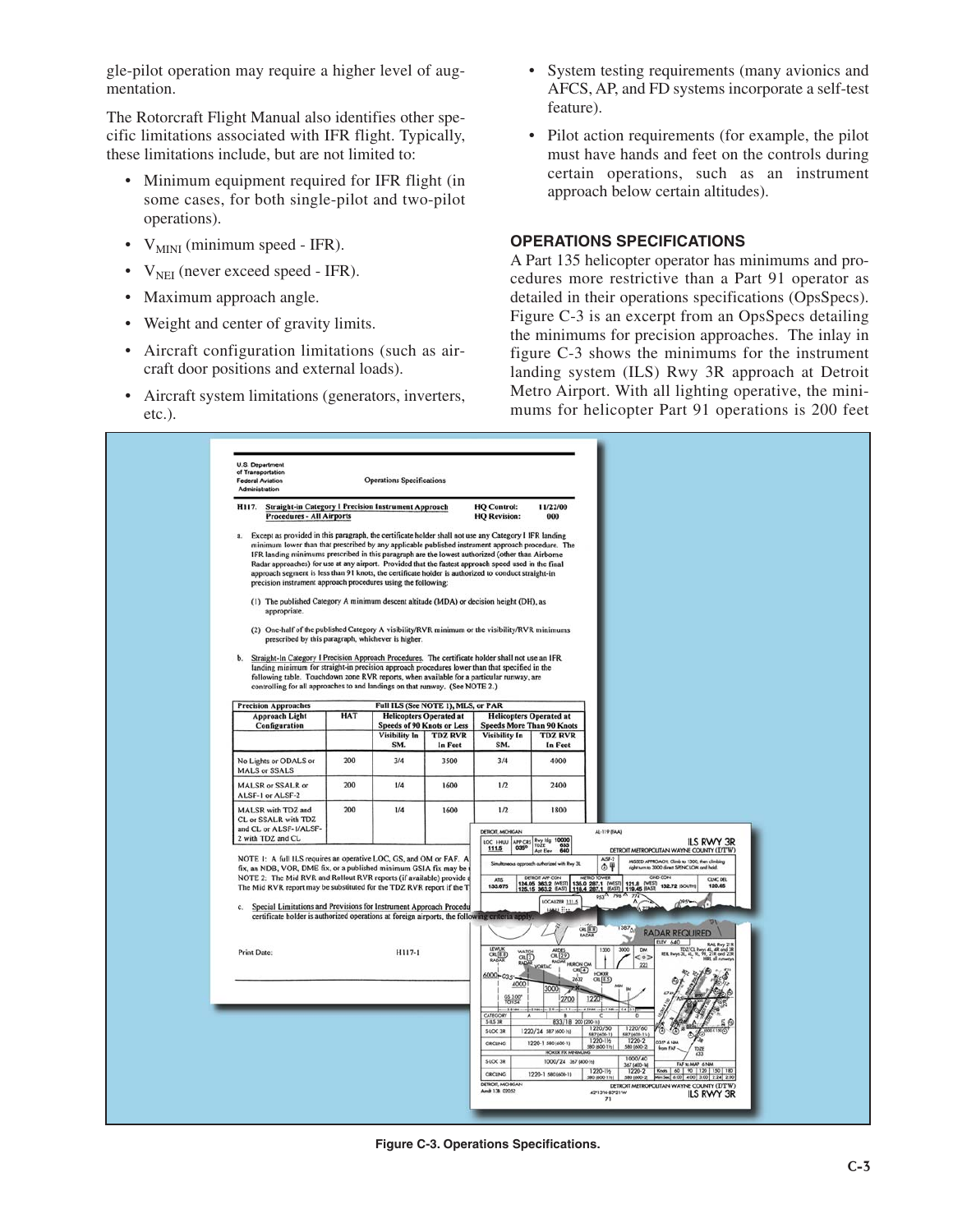ceiling, and 1200 feet runway visual range (RVR) (onehalf airplane Category A visibility but no less than 1200 RVR). However, as shown in the OpsSpecs, the minimum visibility this Part 135 operator must adhere to is 1600 RVR. Pilots operating under Part 91 are encouraged to develop their own personal OpsSpecs based on their own equipment, training, and experience.

#### **MINIMUM EQUIPMENT LIST**

An aircraft operating under Part 135 with certain installed equipment inoperative is prohibited from taking off unless the operation is authorized in the approved MEL. The MEL provides for some equipment to be inoperative if certain conditions are met [Figure C-4]. In many cases, a helicopter configured for single-pilot IFR may depart IFR with certain equipment inoperative, provided a crew of two pilots is used. Under Part 91, a pilot may defer certain items without an MEL if those items are not required by the type certificate, CFRs, or airworthiness directives (ADs), and the flight can be performed safely without them. The item is disabled or removed, marked inoperative, and a logbook entry is made.

# **PILOT PROFICIENCY**

Helicopters of the same make and model may have variations in installed avionics that change the required equipment or the level of augmentation for a particular

| AIRCRAFT:<br>MESSERSCHMITT-BOLKOW-BLOHM HELICOPTER                                                                                                                                                                                                                                                                        |
|---------------------------------------------------------------------------------------------------------------------------------------------------------------------------------------------------------------------------------------------------------------------------------------------------------------------------|
| MBB-BK 117 SERIES   DATE: 12/06/______   28-1<br>1.   2. NUMBER INSTALLED<br>SYSTEM &<br><b>ITEM</b><br><b>SEQUENCE</b><br>------------------------- 1<br>1. Fuel Prime Pump C   1   0   May be inoperative.<br>Caution Light<br>2. Main Tank Transfer C   2   1   One may be inoperative provided<br>Pump Caution Lights |
| $B \mid 1 \mid 0$                                                                                                                                                                                                                                                                                                         |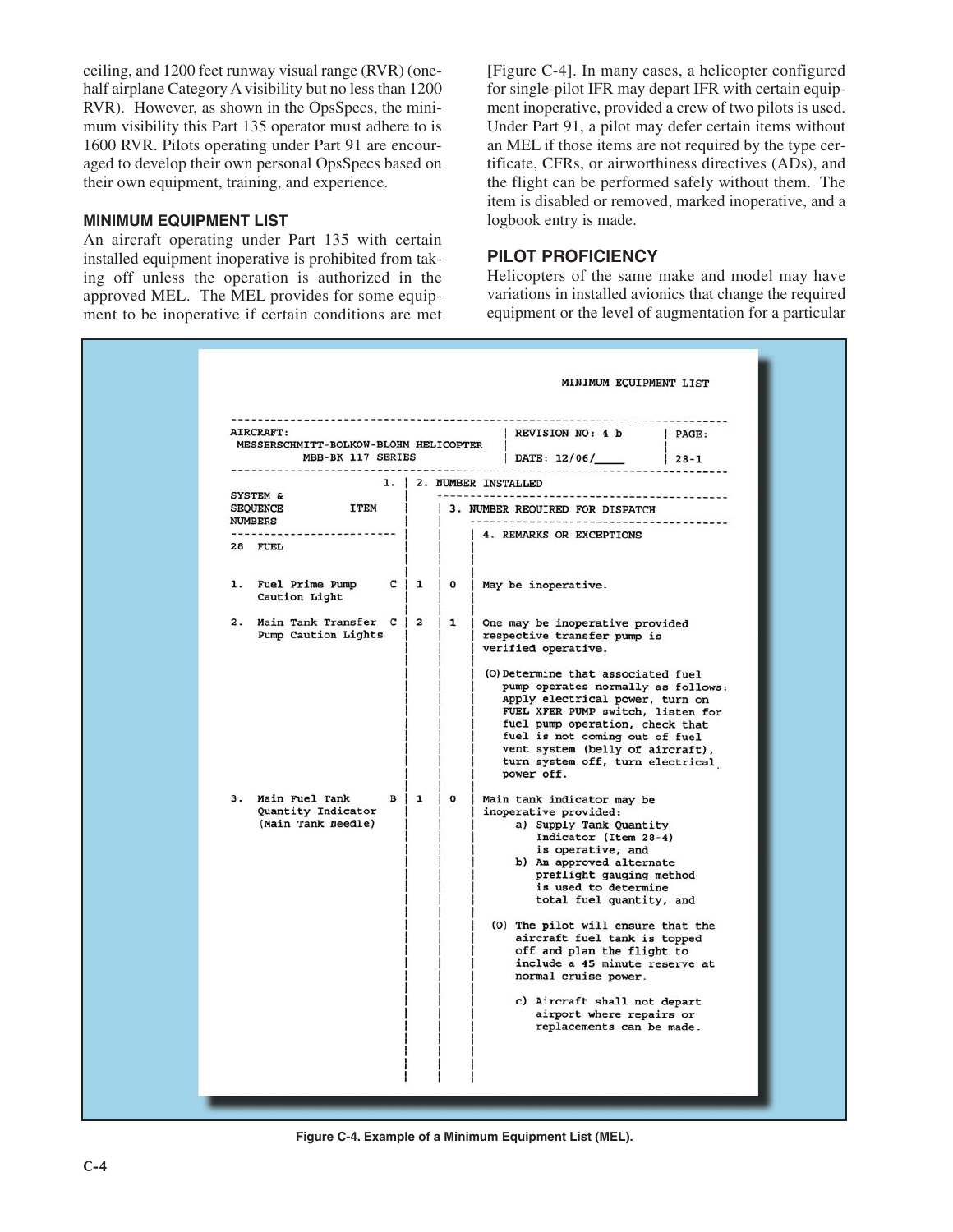operation. The complexity of modern AFCS, AP, and FD systems requires a high degree of understanding to safely and efficiently control the helicopter in IFR operations. Formal training in the use of these systems is highly recommended for all pilots.

During flight operations, you must be aware of the mode of operation of the augmentation systems, and

the control logic and functions employed. For example, during an ILS approach using a particular system in the three-cue mode (lateral, vertical, and collective cues), the flight director *collective cue* responds to glide slope deviation, while the horizontal bar of the "cross-pointer" responds to airspeed deviations. The same system, while flying an ILS in the two-cue mode, provides for the *horizontal bar* to respond to glide slope deviations. This concern is particularly significant when using two pilots. Pilots should establish a set of procedures and responsibilities for the control of flight director/autopilot modes for the various phases of flight. Not only does a full understanding of the system modes provide for a higher degree of accuracy in control of the helicopter, it is the basis for identification of a faulty system.

# **HELICOPTER VFR MINIMUMS**

Helicopters have the same VFR minimums as airplanes with two exceptions. In Class G airspace and under a day or night special visual flight rule (SVFR) clearance, helicopters have no minimum visibility requirement but must remain clear of clouds. Helicopters are also authorized to obtain SVFR clearances at airports with the designation NO SVFR in the *Airport Facility Directory* (A/FD) or on the sectional chart. Unlike airplanes, neither helicopter pilots nor the helicopter are required to be instrument rated for SVFR at night. Figure C-5 shows the visibility and cloud clearance requirements for VFR and SVFR.

Knowledge of all VFR minimums is required in order to determine if a **Point-in-Space (PinS)approach** can be conducted, or if a SVFR clearance is required to continue past the missed approach point (MAP). These approaches and procedures will be discussed in detail later.

# **HELICOPTER TAKEOFF MINIMUMS**

A pilot operating under Part 91, has no takeoff minimums with which to comply other than the requirement

# **Helicopter VFR Minimums**

| <b>Airspace</b>                                                                   | <b>Flight visibility</b> | <b>Distance from clouds</b>                                          |
|-----------------------------------------------------------------------------------|--------------------------|----------------------------------------------------------------------|
| <b>Class A</b>                                                                    | Not applicable           | Not Applicable.                                                      |
| <b>Class B</b>                                                                    | 3 SM                     | Clear of Clouds.                                                     |
| Class C                                                                           | 3 SM                     | 500 feet below.<br>1,000 feet above.<br>2,000 feet horizontal.       |
| <b>Class D</b>                                                                    | 3 SM                     | 500 feet below.<br>1,000 feet above.<br>2,000 feet horizontal.       |
| Class E:<br>Less than 10,000 feet MSL                                             | 3 SM                     | 500 feet below.<br>1,000 feet above.<br>2,000 feet horizontal.       |
| At or above 10,000 feet MSL                                                       | 5 SM                     | 1,000 feet below.<br>1,000 feet above.<br>1 statute mile horizontal. |
| Class G:<br>1,200 feet or less above the surface<br>(regardless of MSL altitude). |                          |                                                                      |
| Day, except as provided<br>in §91.155(b)                                          | None                     | Clear of clouds.                                                     |
| Night, except as provided<br>in §91.155(b)                                        | <b>None</b>              | Clear of clouds.                                                     |
| More than 1,200 feet above<br>the surface but less<br>than 10,000 feet MSL        |                          |                                                                      |
| Day                                                                               | 1 SM                     | 500 feet below.<br>1,000 feet above.<br>2,000 feet horizontal.       |
| <b>Night</b>                                                                      | 3 SM                     | 500 feet below.<br>1,000 feet above.<br>2,000 feet horizontal.       |
| More than 1,200 feet above the<br>surface and at or above 10,000<br>feet MSL      | 5 SM                     | 1,000 feet below.<br>1.000 feet above.<br>1 statute mile horizontal. |
| B, C, D, E Surface Area Airspace<br><b>SVFR Minimums</b>                          |                          |                                                                      |
| Day                                                                               | None                     | Clear of clouds.                                                     |
| <b>Night</b>                                                                      | <b>None</b>              | Clear of clouds.                                                     |
|                                                                                   |                          |                                                                      |

**Figure C-5. Helicopter VFR Minimums.**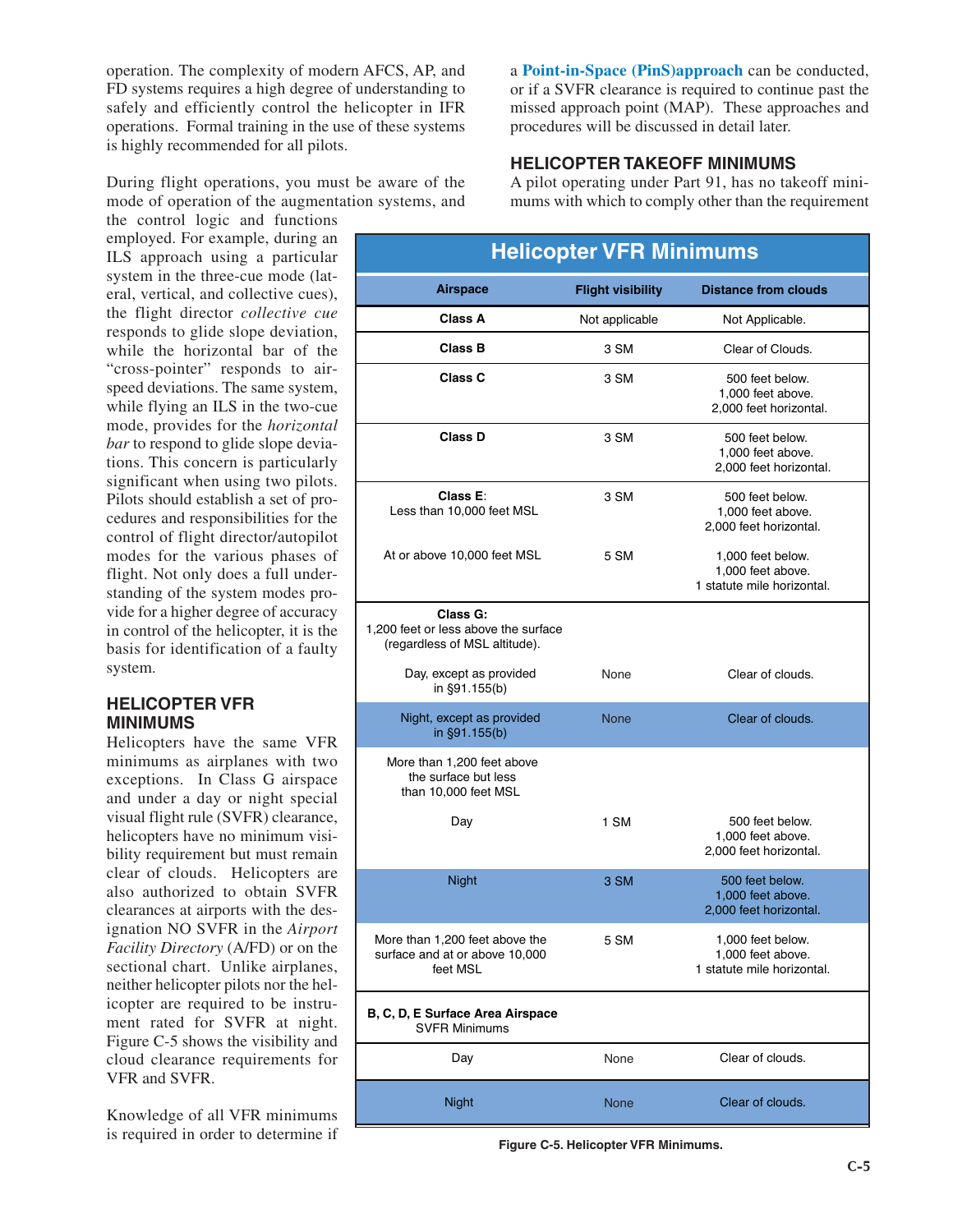to attain V<sub>MINI</sub> before entering instrument meteorological conditions (IMC). For most helicopters this requires 1/2 nautical mile (NM) and an altitude of 100 feet. Also, for safety, consider using the Part 135 operator standard takeoff visibility minimum of 1/2 statute mile (SM) or the charted departure minima whichever is higher. A charted departure to provide protection from obstacles will either have a higher visibility, climb gradient, and/or departure path. Part 135 operators are required to adhere to the takeoff minimums prescribed in the instrument approach procedures (IAPs) for the airport.

# **HELICOPTER IFR ALTERNATES**

The pilot must file an alternate if weather reports and forecasts at the proposed destination do not meet certain minimums. These minimums differ for Part 91 and Part 135 operators.

#### **PART 91 OPERATORS**

Part 91 operators are not required to file an alternate if at the estimated time of arrival (ETA) and for 1 hour after, the ceiling will be at least 1,000 feet above the airport elevation or 400 feet above the lowest applicable approach minima, whichever is higher, and the visibility is at least 2 SM. If an alternate is required, an airport can be used if the ceiling is at least 200 feet above the minimum for the approach to be flown, and visibility at least 1 SM but never less than the minimum for the approach to be flown. If no instrument approach procedure has been published for the alternate airport, the ceiling and visibility minima are those allowing descent from the MEA, approach, and landing under basic VFR.

#### **PART 135 OPERATORS**

Part 135 operators are not required to file an alternate if for at least 1 hour before and 1 hour after the ETA, the ceiling will be at least 1,500 feet above the lowest circling approach minimum descent altitude (MDA). If a circling instrument approach is not authorized for the airport, the ceiling must be at least 1,500 feet above the lowest published minimum or 2,000 feet above the airport elevation, whichever is higher. For the instrument approach procedure to be used at the destination airport, the forecasted visibility for that airport must be at least 3 SM, or 2 SM more than the lowest applicable visibility minimums, whichever is greater.

Alternate landing minimums for flights conducted under Part 135 are described in the OpsSpecs for that operation. All helicopters operated under IFR must carry enough fuel to fly to the intended destination, fly from that airport to the filed alternate, and continue for 30 minutes at normal cruising speed.

#### **HELICOPTER INSTRUMENT APPROACHES**

Helicopter instrument flight is relatively new when compared to airplane instrument flight. Therefore, very few helicopter specific procedures exist. However, developing technologies, including global positioning system (GPS), are bringing approach procedures to heliports around the country.

#### **STANDARD INSTRUMENT APPROACH PROCEDURES TO AN AIRPORT**

Helicopters flying standard instrument approach procedures (SIAPs) must adhere to the Category A MDA, decision altitude (DA), or decision height (DH), and may reduce the airplane Category A visibility by 1/2 but not less than 1/4 SM or 1200 RVR. The approach can be initiated at any speed up to the highest approach category authorized; however, the speed on final must be reduced to the Category A speeds of less than 91 knots before the MAP in order to apply the visibility reduction. However, for safety, a constant airspeed is recommended on the final approach segment to comply with the stabilized approach concept. A decelerating approach may make early identification of wind shear on the approach path difficult or impossible. [Figure C-6]

Use the Inoperative Components and Visual Aids Table provided in the front cover of Order 8260.3 (latest edition) for Category A minimums when required to derive visibility minimums for helicopters. When visibility minimums have been increased for inoperative components or visual aids, the visibility for helicopters with the application of the table must be no lower than Category A aircraft and the one-half reduction rule for visibility stated above does not apply. Also be aware that a published visibility may be increased above standard criteria due to a penetration of the 20:1 or 34:1 surfaces in the final approach and the obstacle clear-

| <b>Helicopter Use of Standard Instrument Approach Procedures</b> |                                                                                                              |                                |                                                                                                                                                                                                                                                                    |  |  |  |  |  |  |
|------------------------------------------------------------------|--------------------------------------------------------------------------------------------------------------|--------------------------------|--------------------------------------------------------------------------------------------------------------------------------------------------------------------------------------------------------------------------------------------------------------------|--|--|--|--|--|--|
| <b>Procedure</b>                                                 | <b>Helicopter Visibility Minima</b>                                                                          | <b>Helicopter MDA/DA</b>       | <b>Maximum Speed Limitations</b>                                                                                                                                                                                                                                   |  |  |  |  |  |  |
| Conventional<br>(non-Copter)                                     | The greater of: one half the<br>Category A visibility minima,<br>1/4 statute mile visibility, or<br>1200 RVR | As published for<br>Category A | The helicopter may initiate the final approach segment<br>at speeds up to the upper limit of the highest Approach<br>Category authorized by the procedure, but must be<br>slowed to no more than 90 KIAS at the MAP in order<br>to apply the visibility reduction. |  |  |  |  |  |  |
| <b>Copter Procedure</b>                                          | As published                                                                                                 | As published                   | 90 KIAS when on a published route/track.                                                                                                                                                                                                                           |  |  |  |  |  |  |
| <b>GPS Copter Procedure</b>                                      | As published                                                                                                 | As published                   | 90 KIAS when on a published route or track, EXCEPT<br>70 KIAS when on the final approach or missed approach<br>segment and, if annotated, in holding. Military procedures<br>are limited to 90 KIAS for all segments.                                              |  |  |  |  |  |  |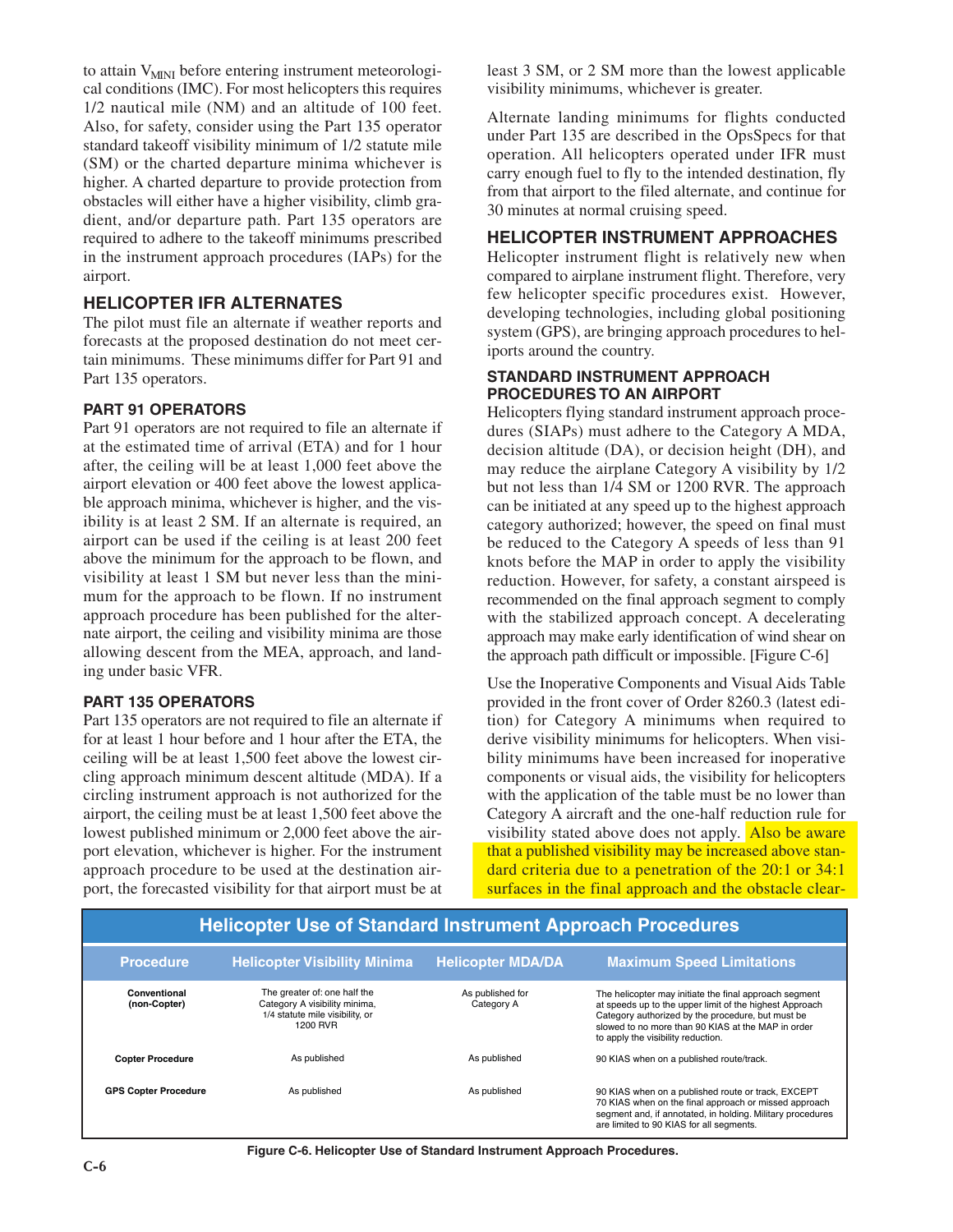ance surface (OCS) in the missed approach (see Chapter 5). When there are penetrations of these surfaces, you must take precautions to avoid these obstacles when operating in the visual segment.

# **COPTER ONLY APPROACHES TO AN AIRPORT OR HELIPORT**

Pilots flying Copter standard instrument approach procedures (SIAPs) other than GPS may use the published minima with no reductions in visibility allowed. The maximum airspeed is 90 knots indicated airspeed (KIAS) on any segment of the approach or missed approach. Figure C-7 illustrates a helicopter only ILS runway 32 approach at St. Paul, Minnesota.

While there are Copter ILS precision approaches to CAT I facilities with DAs no lower than a 200-foot height above touchdown (HAT), there are also Copter approaches to CAT II facilities with a 100-foot HAT and 1/4 SM visibility. These approaches with a HAT



**Figure C-7. KSTP Copter ILS Rwy 32.**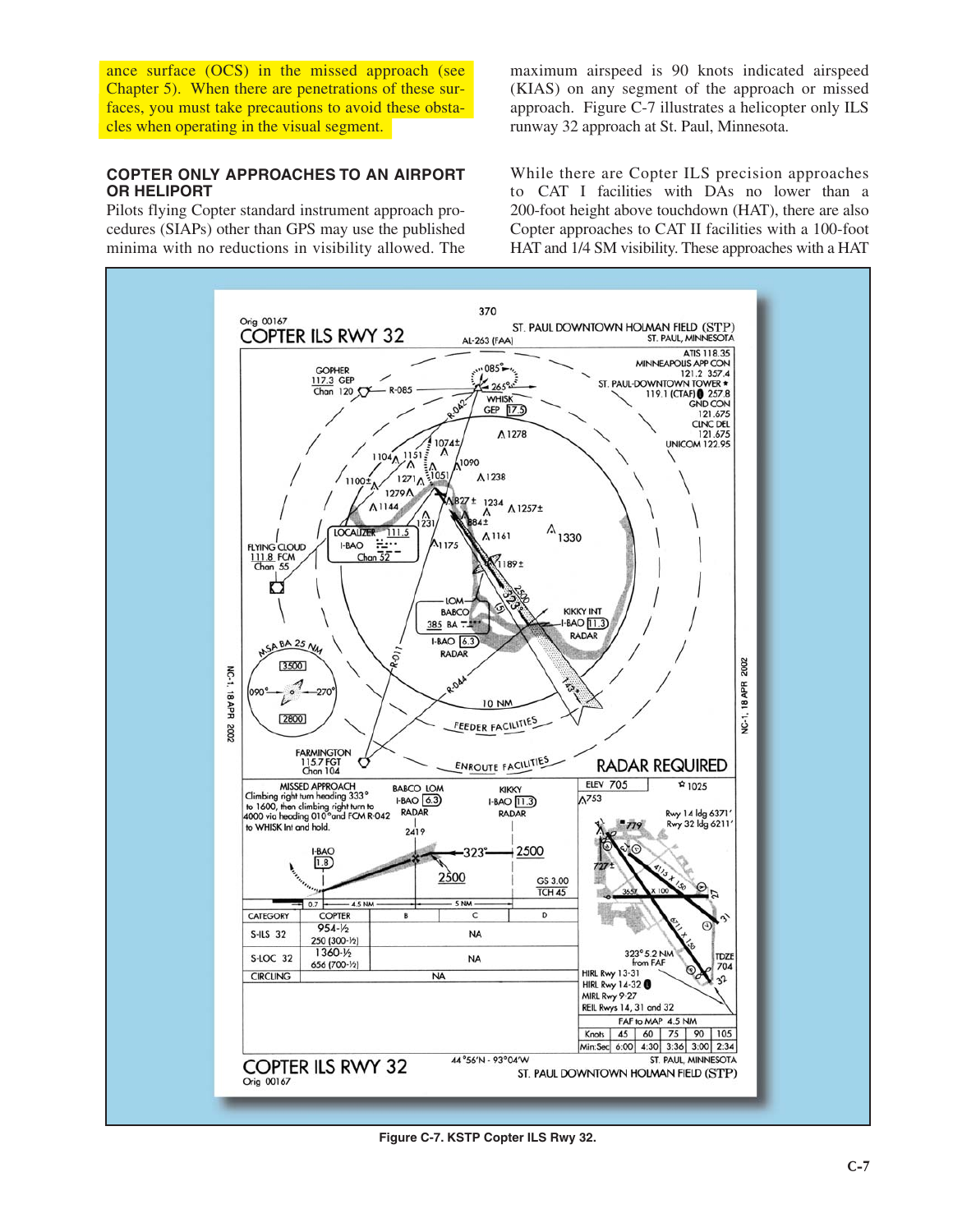below 200 foot require special aircrew and aircraft certification. The procedure to apply for this certification is available from your local Flight Standards District Office. [Figure C-8 on page C-9]

#### **COPTER GPS APPROCHES TO AN AIRPORT OR HELIPORT**

Helicopters flying Copter GPS SIAPs must limit indicated airspeed to 90 knots on any segment of the approach, but the speed must be reduced to no more than 70 knots on the final and missed approach segments. If annotated, holding may also be limited to no more than 70 knots. The published minimums are to be used with no visibility reductions allowed. Figure C-9 is an example of a Copter GPS PinS approach that allows the helicopter to fly VFR from the MAP to the heliport.



**Figure C-9. Indianapolis Heliport Copter GPS 291°.**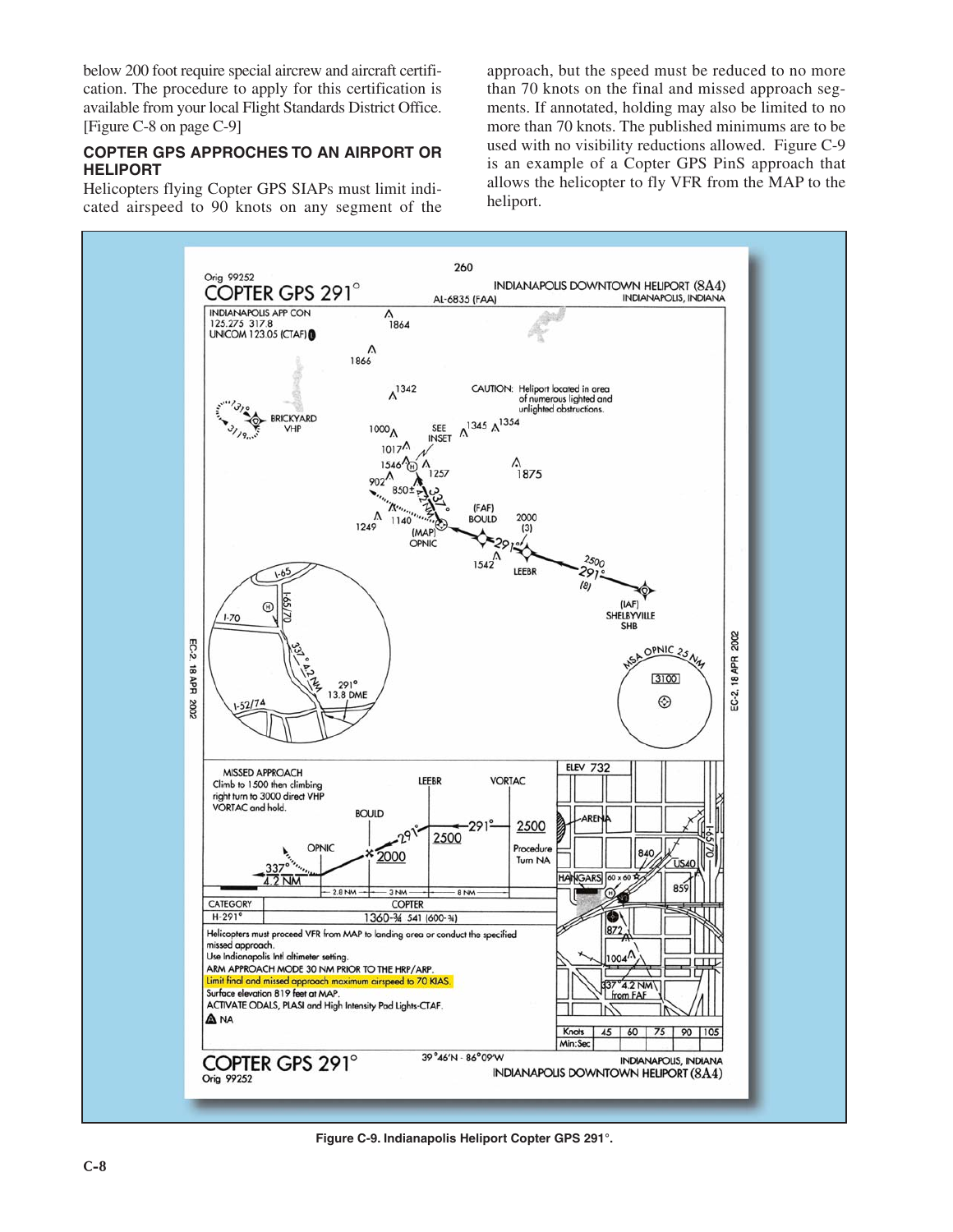# **97.3 SYMBOLS AND TERMS USED IN PROCEDURES**

(d) (1) "Copter procedures" means helicopter procedures, with applicable minimums as prescribed in §97.35 of this part. Helicopters may also use other procedures prescribed in Subpart C of this part and may use the Category A minimum descent altitude (MDA) or decision height (DH). The required visibility minimum for Category A aircraft, but in no case may it be reduced to less than one-quarter mile or 1,200 feet RVR.

#### **Figure C-8. Part 91 Excerpt.**

Failure to adhere to the 70 knot limitation could result in the helicopter flying outside the protected airspace for the approach e.g., a turn flown at 90 knots may exceed the protected airspace. If a helicopter has a  $V<sub>MINI</sub>$  greater than 70 knots, then it will not be capable of conducting this type of approach. Similarly, if the autopilot in "go-around" mode climbs at a  $V_{\text{YI}}$  greater than 70 knots, then that mode cannot be used. It is the responsibility of the pilot to determine compliance with climb gradient requirements when operating at speeds other than  $V_Y$  or  $V_{YI}$ . Missed approaches that specify an "IMMEDIATE CLIMBING TURN" have no provision for a straight ahead climbing segment before turning. A straight segment will result in exceeding the protected airspace limits.

Protected obstacle clearance areas and surfaces for the missed approach are established on the assumption that the missed approach is initiated at the DA point and for nonprecision approaches no lower than the MDA at the MAP (normally at the threshold of the approach end of the runway). The pilot must begin the missed approach at those points! Flying beyond either point before beginning the missed approach will result in flying below the protected obstacle clearance surface (OCS) and can result in a collision with an obstacle. The missed approach segment TERPS criteria for all Copter approaches takes advantage of the helicopter's climb capabilities at slow airspeeds resulting in high climb gradients. [Figure C-10] The OCS used to evaluate the missed approach is a 20:1 inclined plane. This surface is twice as steep for the helicopter as the OCS used to evaluate the airplane missed approach segment. The helicopter climb performance is therefore anticipated to be double the airplane's gradient. A minimum climb gradient of at least 400 feet per NM is required unless a higher gradient is published on the approach chart; e.g. a helicopter with a ground speed of 70 KIAS is required to climb at a rate at 467 feet per minute (FPM)\*. The advantage of using the 20:1 OCS for the Copter missed approach segment instead of the 40:1 OCS used for the airplane is that obstacles in the 40:1



**Figure C-10. Obstacle Clearance Surface.**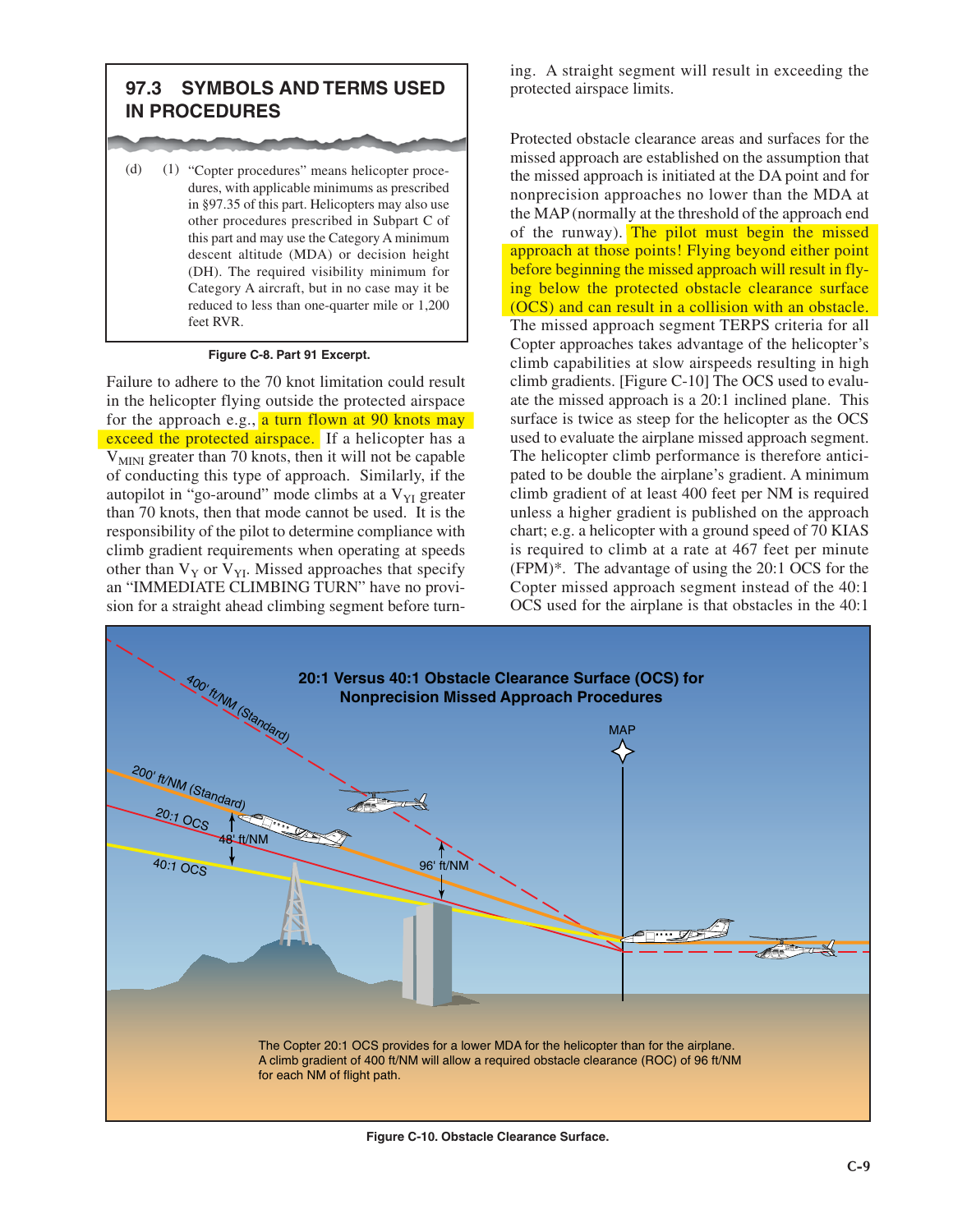missed approach segment do not have to be considered, and the MDA may be lower for helicopters than for other aircraft. The minimum required climb gradient of 400 feet per NM for the helicopter in a missed approach will provide 96 feet of required obstacle clearance (ROC) for each NM of flight path.

 $*467$  FPM = 70 KIAS x 400 feet per NM/60 seconds

# **COPTER POINT-IN-SPACE APPROACHES TO A HELIPORT**

PinS approaches are normally developed for heliports that do not meet the design standards for an IFR heli-



**Figure C-12. KLGA Copter RNAV (GPS) 250°.**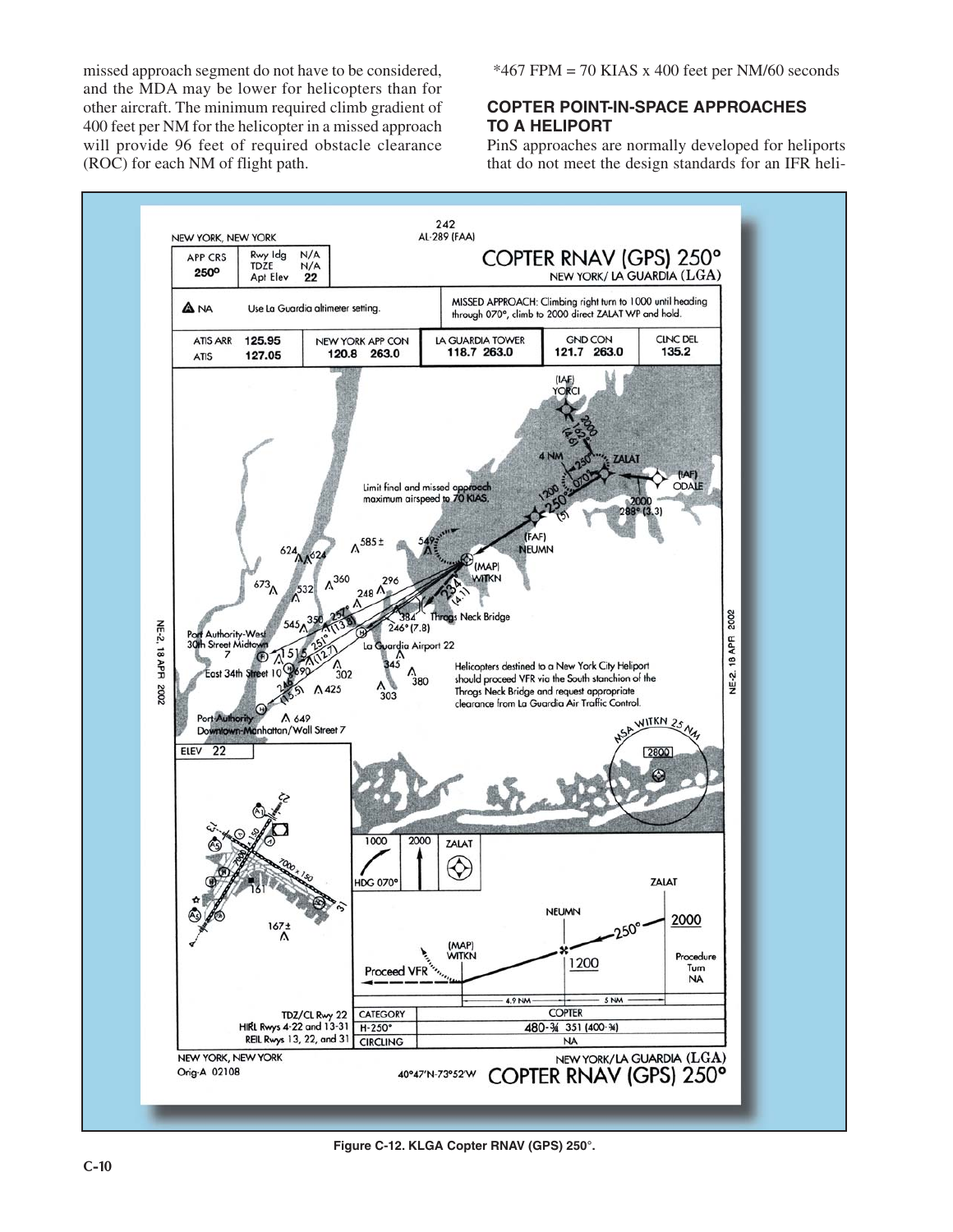port but meet the standards for a VFR heliport. A helicopter PinS approach can be developed from conventional ground based navigational aids (NAVAIDs) or area navigation (RNAV) systems. These procedures involve a VFR segment between the MAP and the landing area. The procedure will specify a course and distance from the MAP to the available heliports in the area.

The note associated with this procedure is:

#### "PROCEED VFR FROM (NAMED MAP) OR CON-DUCT THE SPECIFIED MISSED APPROACH."

Conduct the approach as published and, prior to the MAP, determine if the flight visibility meets the basic VFR minimums. If VFR minimums do not exist, then the published missed approach procedure must be executed. However, in Class B, C, D, and E surface area airspace, a SVFR clearance may be obtained if SVFR minimums exist. [Figure C-11] At the MAP, if VFR conditions exist, the pilot advises ATC of the intent to proceed VFR and cancel IFR. Pilots are then responsible for obstacle clearance during the VFR segment. Figure C-12 on page C-10 is an example of a PinS approach that allows the pilot to fly to one of four heliports after reaching the MAP.

On your flight plan, enter in the remarks sections "Request SVFR Clearance after the MAP" to give ATC a heads up as to your intentions.

**Figure C-11. Flight Plan Suggestion**

The pilot operating under Part 135 is not allowed to initiate an approach unless the reported weather conditions are at or above the authorized approach minimums. Figure C-13 provides examples of the procedures used during a PinS approach for Part 91 and Part 135 operations.

# **SPECIAL APPROACHES**

Special procedures may include approaches to hospitals, oilrigs, private heliports, etc. Special approach procedures require Flight Standards approval by a Letter of Authorization for Part 91 operators or by OpsSpecs for Part 135 operators.

Currently most of the PinS approaches in the United States are for emergency medical service (EMS) and are to VFR heliports located 10,500 feet or less from the MAP. These procedures involve a visual segment between the MAP and the heliport. The note associated with these PinS approaches is:

#### "PROCEED VISUALLY FROM (NAMED MAP) OR CONDUCT THE SPECIFIED MISSED APPROACH."

(a) This procedure requires the pilot to acquire and maintain visual contact with the heliport at or prior to the MAP, or execute a missed approach. The visibility minimum is based on the distance from the MAP to the heliport, among other factors, e.g., height above surface MDA at the MAP.

(b) The pilot is required to maintain the published minimum visibility throughout the visual segment.

Point in Space Approach Examples

Example 1:

Under Part 91 the operator flies the published IFR PinS approach procedure that has a charted MDA of 340 mean sea level (MSL) and visibility of 3/4 SM. When approaching the MAP at an altitude of 340 feet MSL the pilot transitions from Instrument Meteorological Conditions (IMC) to Visual Meteorological Conditions (VMC) and determines that the flight visibility is 1/2 SM. The pilot must determine prior to the MAP whether the applicable basic VFR weather minimums can be maintained from the MAP to the heliport or execute a missed approach. If the pilot determines that the applicable basic VFR weather minimums can be maintained to the heliport the pilot may proceed VFR. If the visual segment is in Class B, C, D, or the surface area of Class E airspace, it may require the pilot to obtain a Special VFR clearance.

Example 2:

For an operator to proceed VFR under Part 135, a minimum visibility of 1/2 SM during the day and 1 SM at night with a minimum ceiling of 300 feet. If prior to commencing the approach the pilot determines the reported visibility is 3/4 SM during the day the pilot descends IMC to an altitude no lower than the MDA and transitions to VMC. If the pilot determines prior to the MAP that the flight visibility is less than 1/2 SM in the visual segment a missed approach must be executed at the MAP.